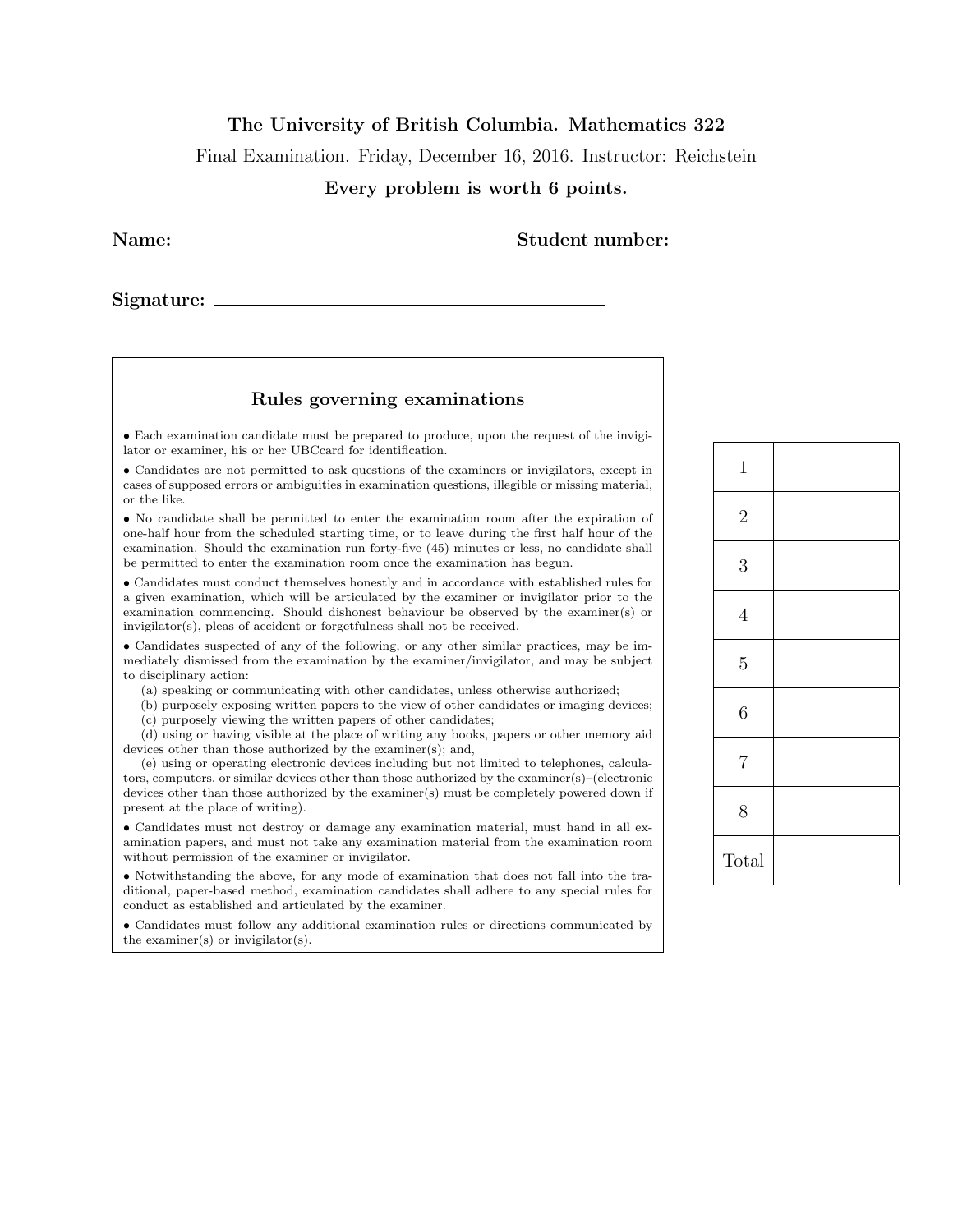## Problem 1: Let  $\sigma =$  $\begin{pmatrix} 1 & 2 & 3 & 4 & 5 & 6 & 7 & 8 & 9 & 10 \\ 9 & 5 & 1 & 8 & 6 & 4 & 7 & 10 & 3 & 2 \end{pmatrix}$

(a) Write  $\sigma$  as a product of disjoint cycles.

(b) Is  $\sigma$  even or odd?

(c) Find  $\sigma^{999}$ .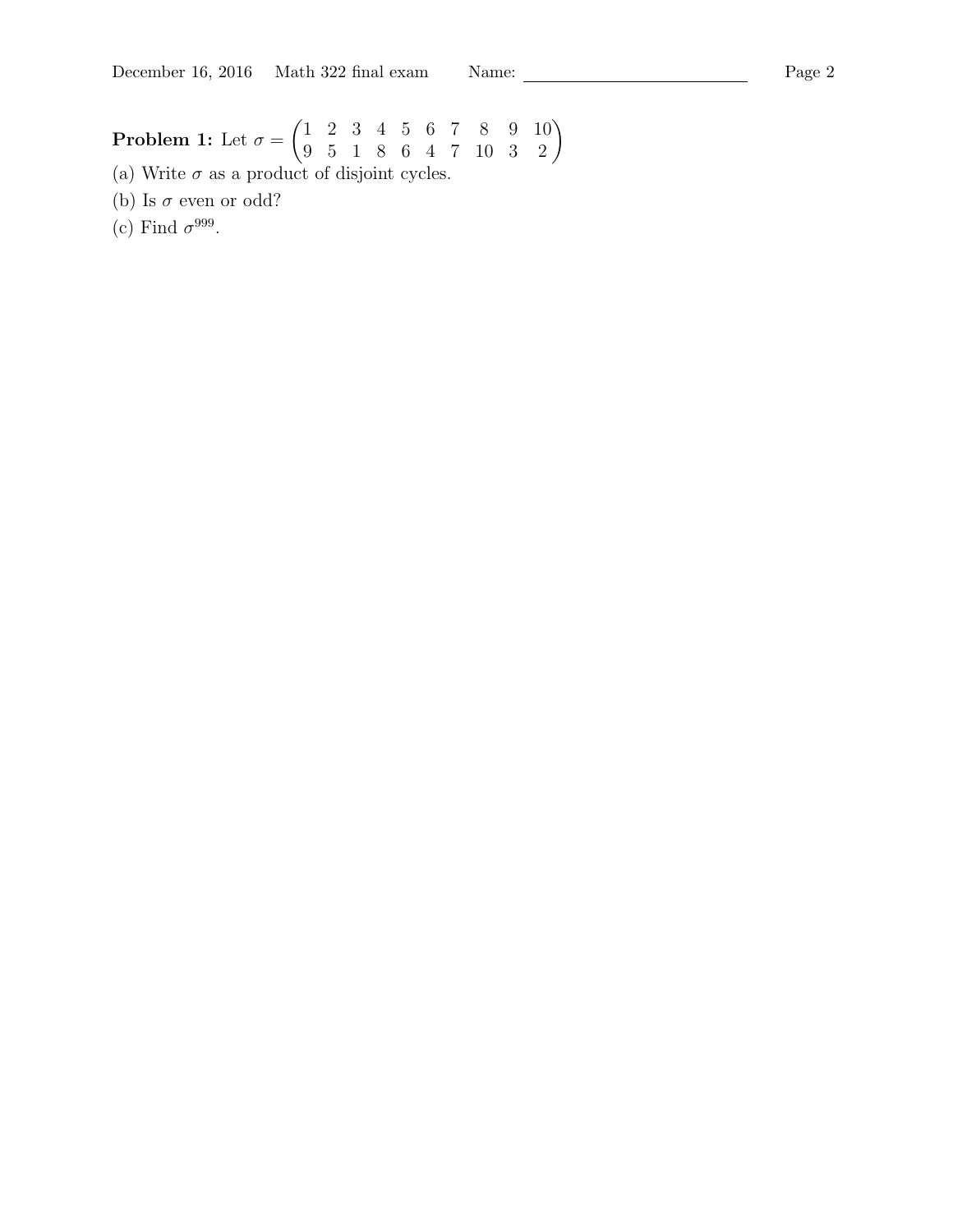**Problem 2:** Let G be the group  $C_{25} \times C_{25} \times C_5$ . Here, as usual  $C_n$ , denotes the cyclic group of order n.

- (a) How many elements of order  $5$  does  $G$  have?
- (b) Is G isomorphic to  $C_{25} \times C_5 \times C_5 \times C_5$ ? Supply a proof for your answer.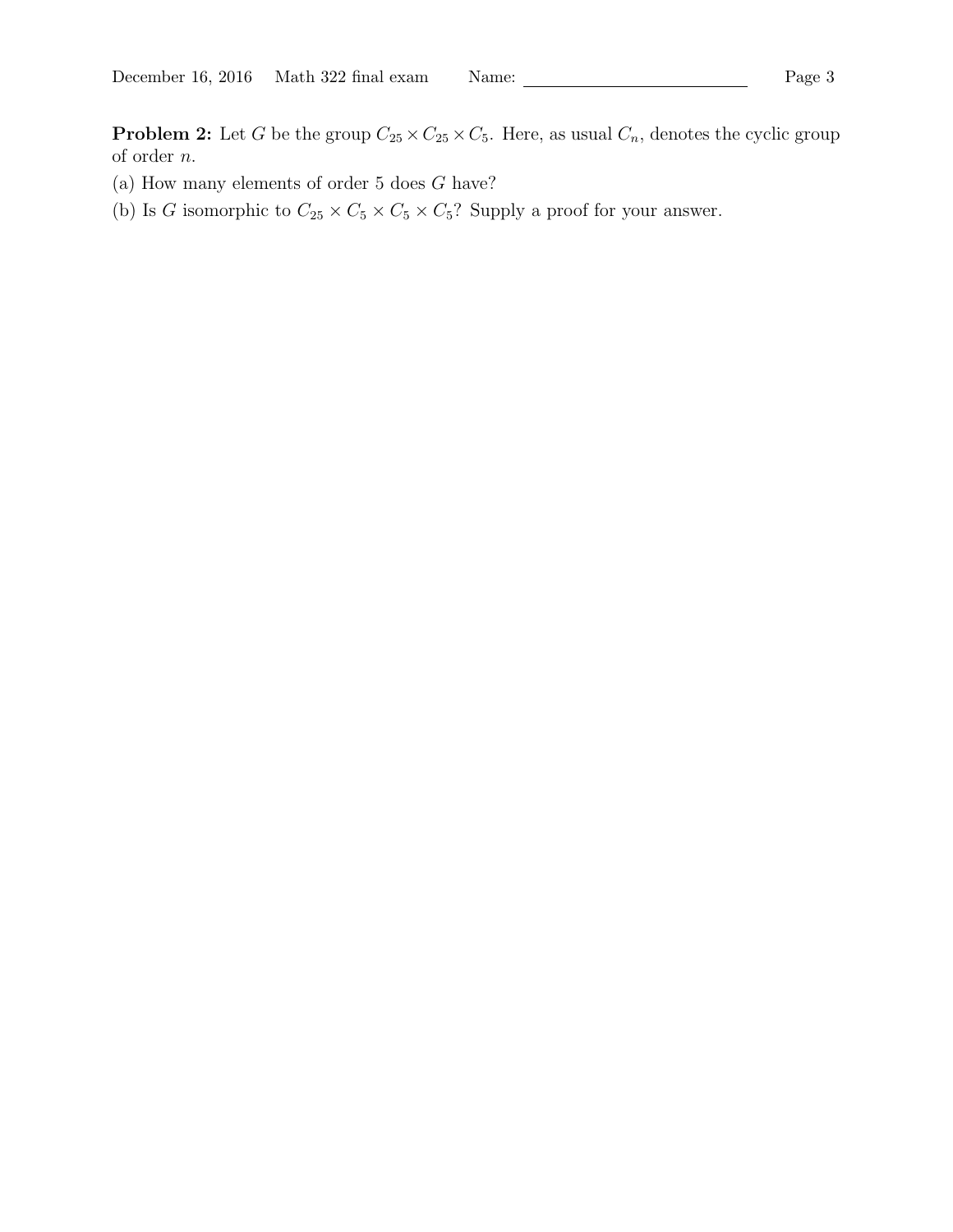Problem 3: Let a and b be elements of a finite group G. Show that ab and ba have the same order. That is,  $o(ab) = o(ba)$ .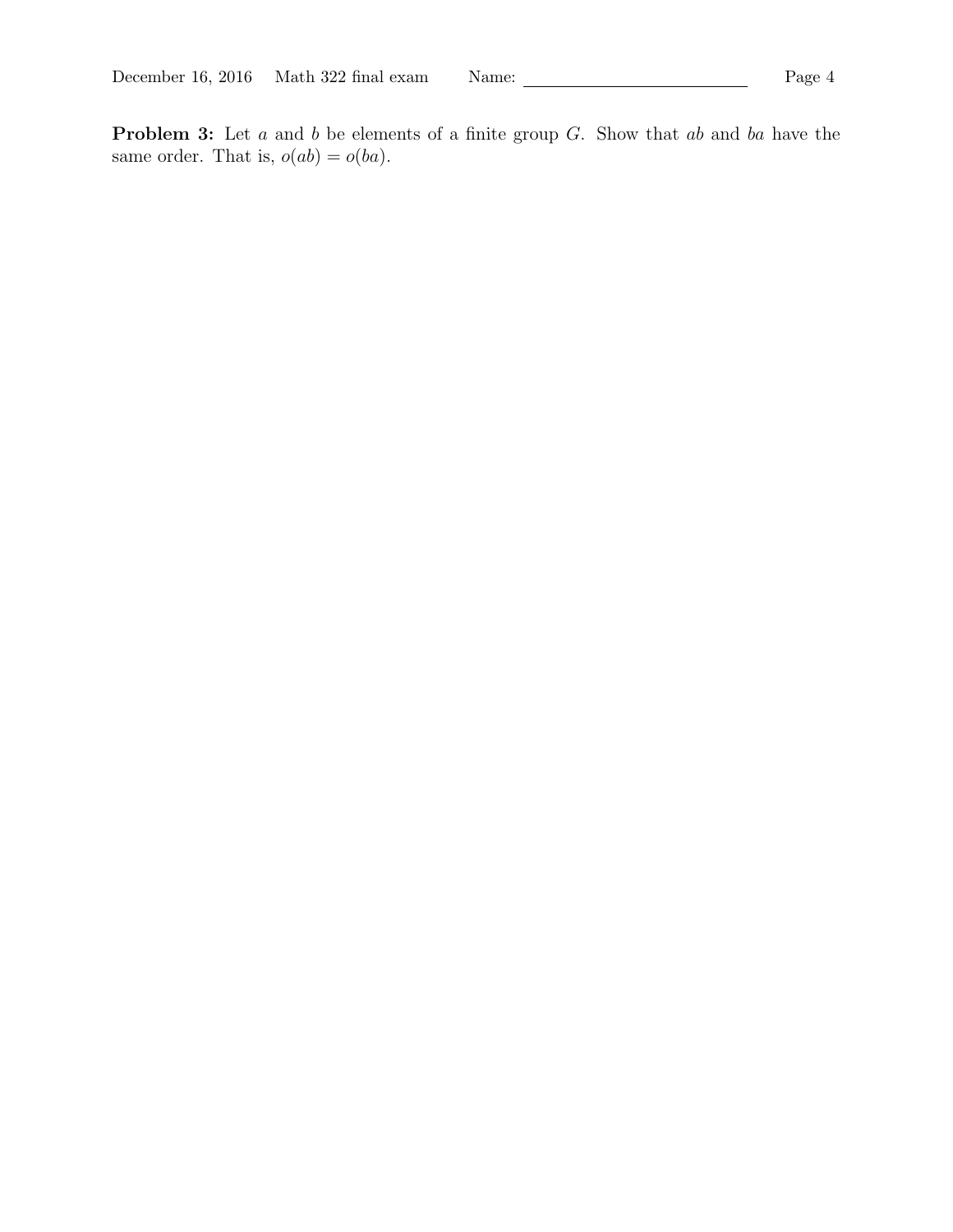**Problem 4:** Let G be a finite group and  $H$  be a normal subgroup of  $G$ . Suppose the index  $[G : H]$  is  $\leq 5$ . Show that the commutator subgroup  $G'$  of G is contained in H.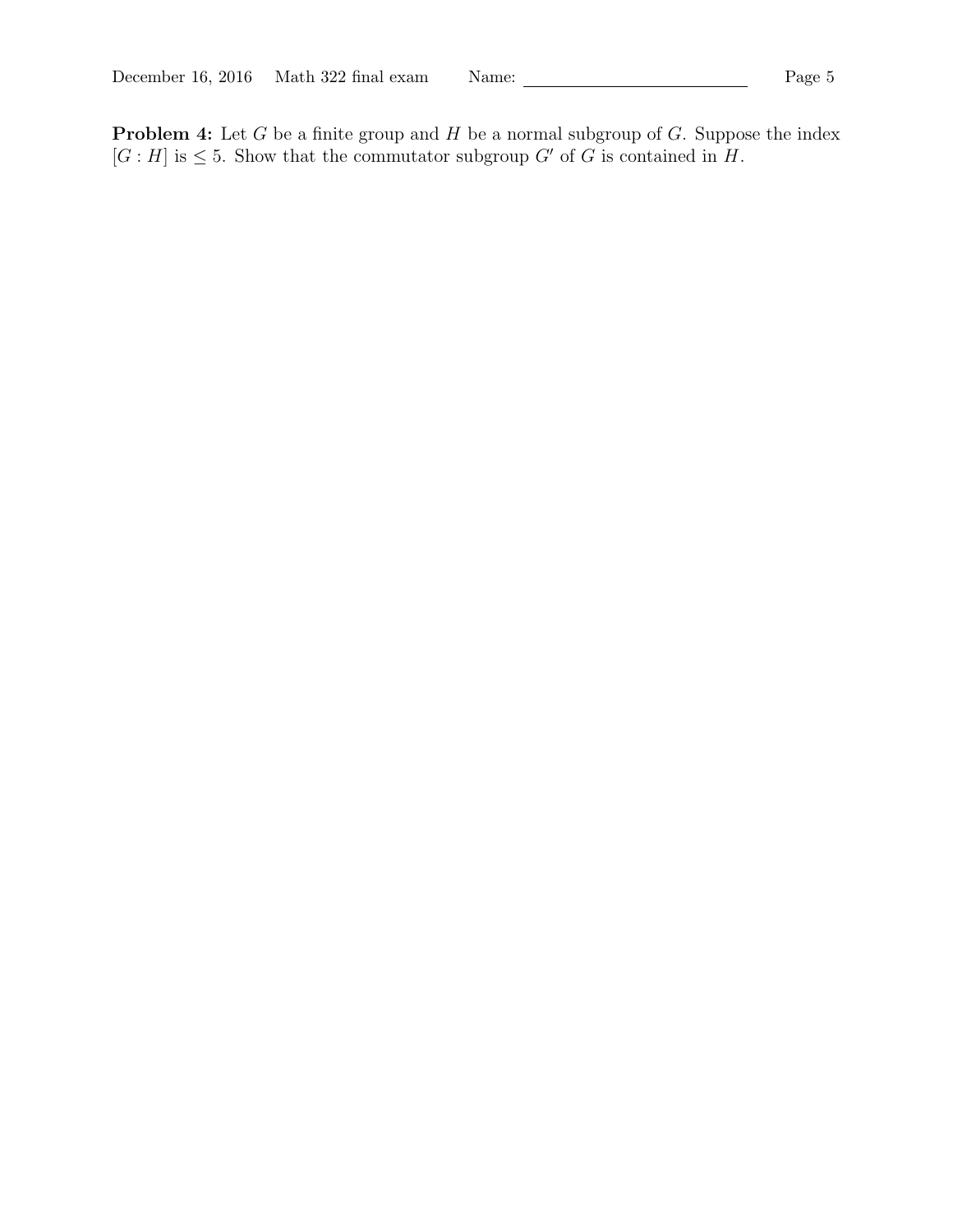**Problem 5:** Let  $n \ge 5$ . Show that the symmetric group  $S_n$  does not have a subgroup H of index d, for any  $2 < d < n$ .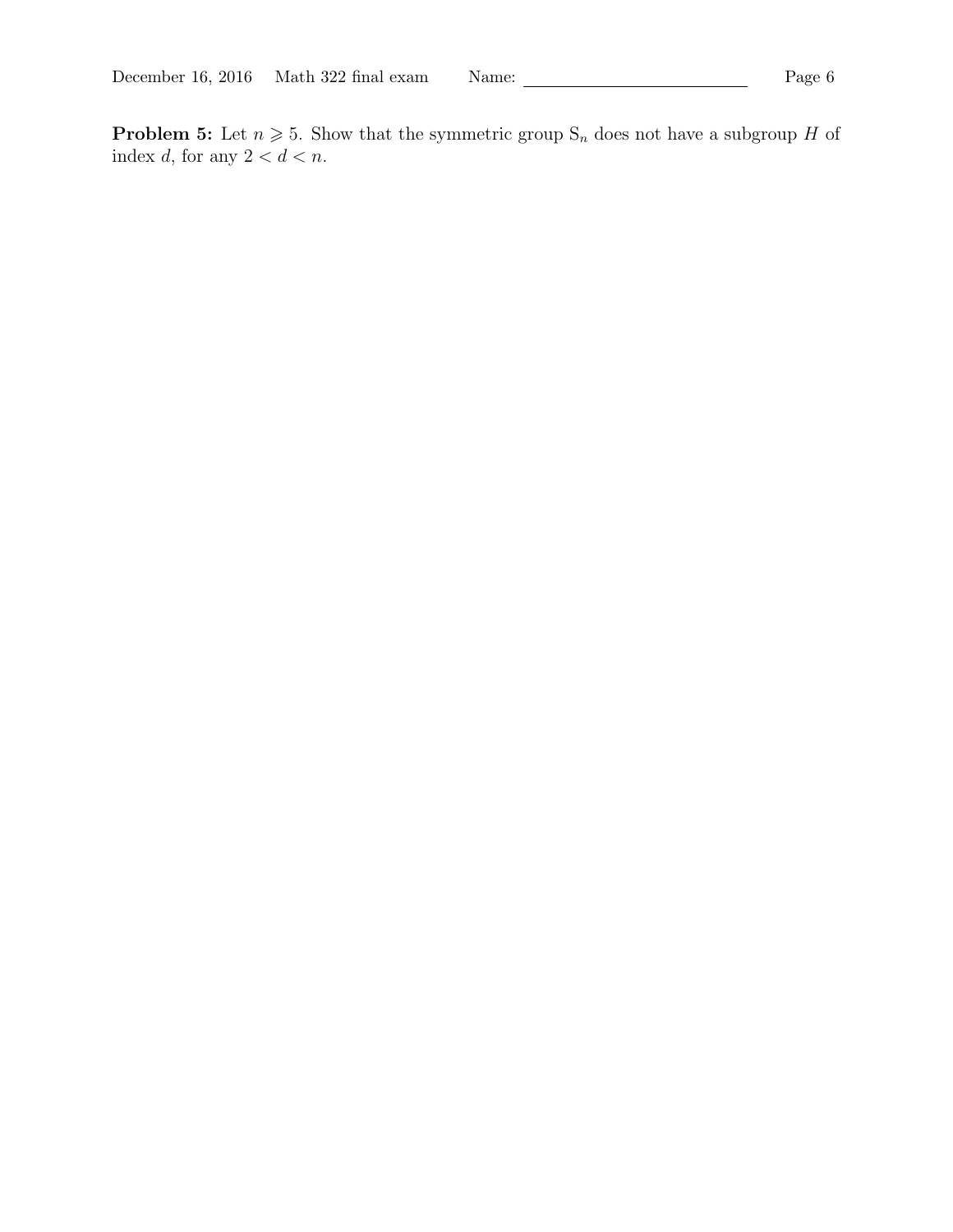| December 16, 2016 Math 322 final exam<br>Page 7<br>Name: |  |
|----------------------------------------------------------|--|
|----------------------------------------------------------|--|

**Problem 6:** Show that the alternating group  $A_4$  does not have a subgroup of order 6.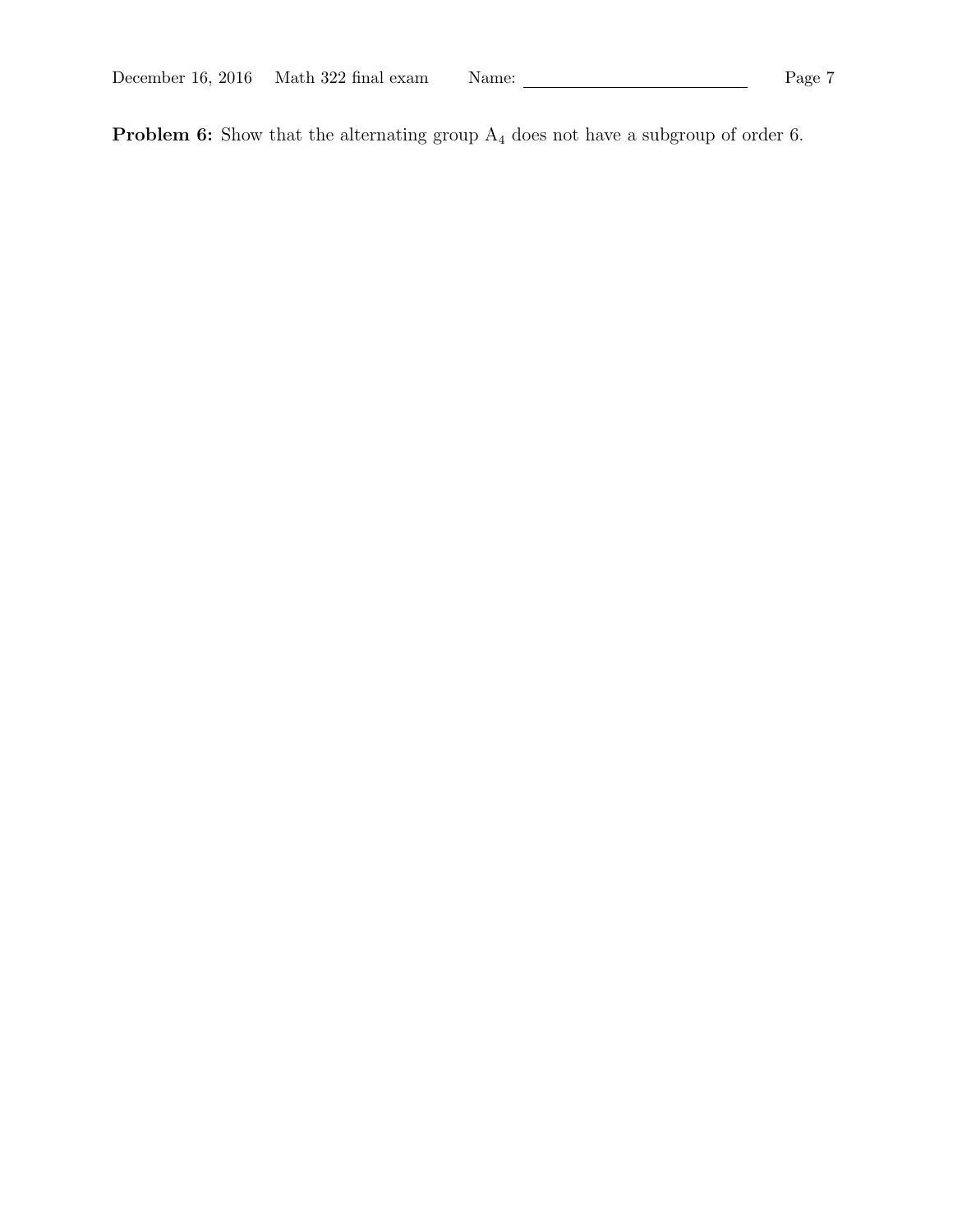Problem 7: Show that every group of order 85 is cyclic.